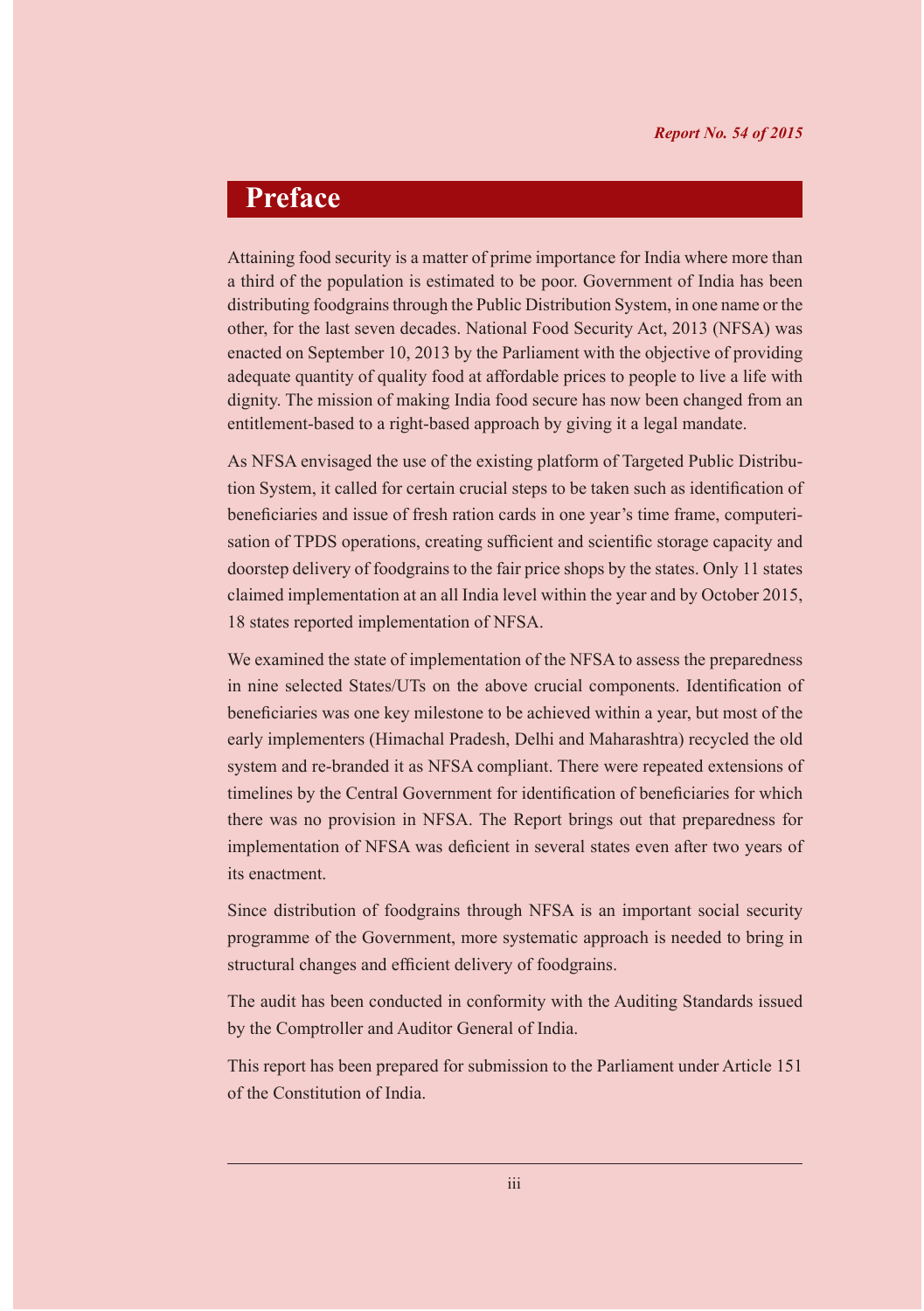# **Executive Summary**

Article 21 of the Constitution of India provides the right to life to all the citizens of India. Article 47 of the Constitution provides that the State shall regard raising the level of nutrition and the standard of living of its people and the improvement of public health as among its primary duties.

National Food Security Act, 2013 (NFSA) which came into effect from July 5, 2013 aimed to provide foodgrains to 81.34 crore beneficiaries at highly subsidized rates. One of the major implications of NFSA is that the identified beneficiaries have the right to get subsidized foodgrains. The NFSA also sought to bring about changes in the public distribution system which suffered from several deficiencies such as errors in targeting, inefficient delivery mechanisms resulting in high leakages and lack of transparency in its operations.

Up to 75 *per cent* of the rural and 50 *per cent* of urban population as per Census 2011 at all India level were to be covered under NFSA and the States/UT (Union Territory) shall be allocated foodgrains as specified for the above coverage. The annual allocation of the state were to be protected in case the allocation under NFSA was less than the average annual off take of food grains for last three years. The implementation of NFSA implies an additional subsidy of  $\bar{\tau}$  26,780 crore per year. Before implementation of the NFSA, certain crucial steps were to be taken up by the states as preparatory measures.

In the above background, we decided to evaluate the preparedness of the States/ UTs for implementation of the NFSA. Chapter 1 and 2 of this report provide background information on NFSA and our audit approach. Chapters 3, 4, 5 and 6 provide audit findings on identification of beneficiaries and issuance of ration cards, preparedness in logistics, reforms in Targeted Public Distribution System (TPDS) and grievance redressal mechanism and monitoring respectively.

The important findings of the audit are given below:

#### **Identification of beneficiaries and issuance of ration cards**

 Eleven States/UTs reported identification of eligible households within the stipulated timeline of 365 days whereas seven States/UTs reported identification of eligible households under NFSA during June-October 2015 taking the figure of implementing States/UTs to 18. Only 51 *per cent* of the eligible beneficiaries had been identified and 49 *per cent*  beneficiaries were yet to be identified in all the States/UTs.

(Para 3.2)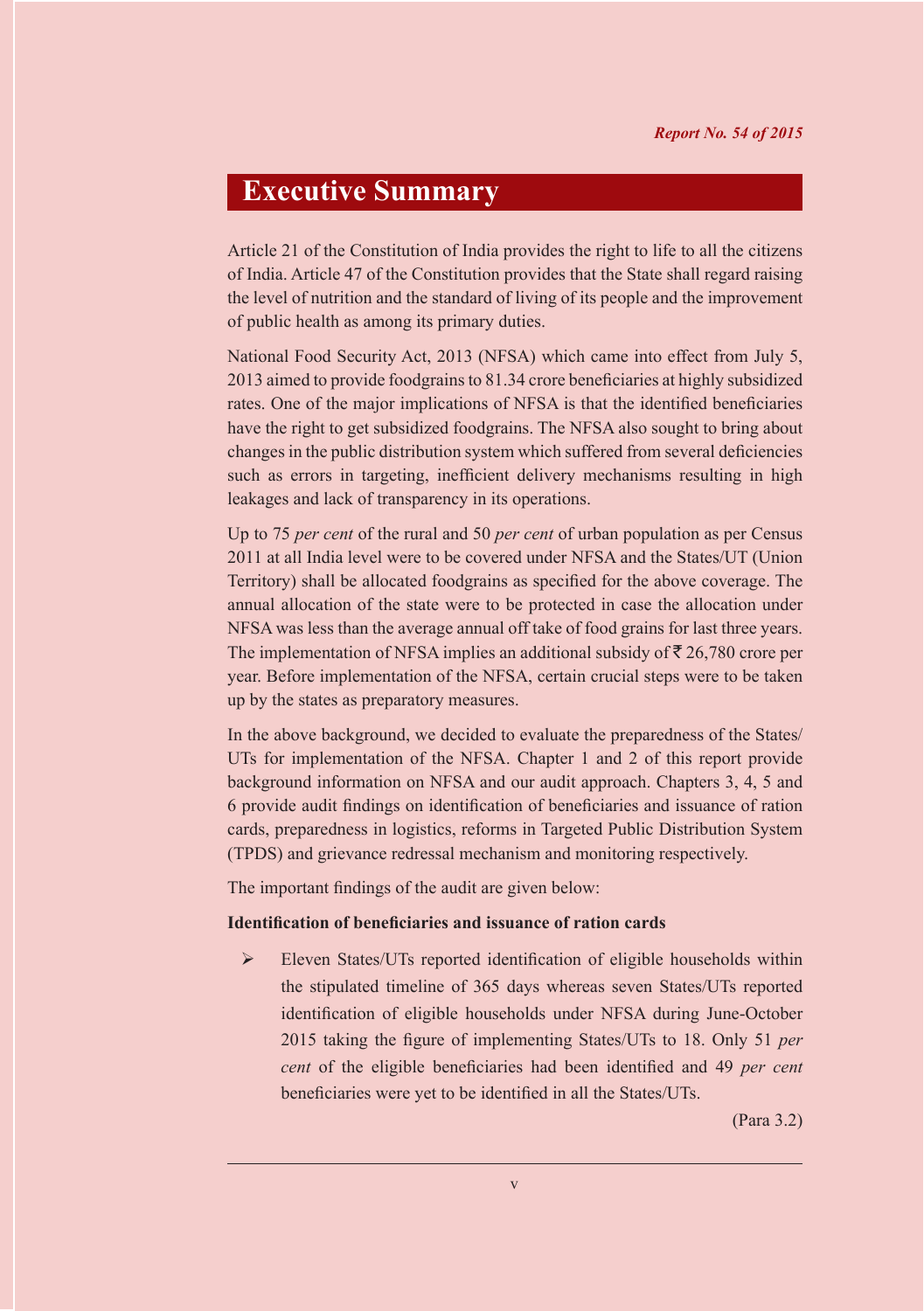### *Report No. 54 of 2015*

 $\triangleright$  The reasons for delay in implementation of NFSA by non-implementing States/UTs were non-finalization of figures under Socio Economic Caste Census, lack of infrastructural facilities, insufficient funds and manpower. Ministry extended the timeline for implementation thrice, latest being till September, 2015, though there was no such provision under NFSA.

(Para 3.3, 3.4)

 Most of the implementing States did not identify the Antyodaya Anna Yojana (AAY) and priority household's beneficiaries as per the provisions of the NFSA but used the old database of beneficiaries for extending the benefits.

(Para 3.5)

 $\triangleright$  In Himachal Pradesh, 6.9 lakh old ration cards were stamped as priority household and AAY households and re-issued as NFSA compliant. In Karnataka, 8.90 lakh bogus and ineligible ration cards were found (June 2015) in the existing system during seeding of Elector's Photo Identity Card details. However, instead of cancelling these bogus or ineligible ration cards, State Government continued to issue foodgrains to them. In Maharashtra, the ration cards were revalidated by merely affixing stamps on the existing ration cards under different categories.

(Para 3.6)

### **Preparedness in Logistics: Allocation, Movement and Storage of Foodgrains**

 National Foodgrains Movement Plan was not prepared despite being decided in the year 2012.

(Para 4.2.1)

 $\triangleright$  In the test checked States the storage capacity of foodgrains was not adequate for holding three months requirement and the condition of existing storage capacity with the States/UTs needed upgradation.

(Para 4.3)

### **Reforms in Targeted Public Distribution System**

 $\triangleright$  Doorstep delivery of foodgrains was not implemented in Assam, whereas in Uttar Pradesh and Maharashtra it was implemented partially. In Himachal Pradesh and Karnataka, doorstep delivery was being done by FPS dealers themselves against the provision of NFSA.

(Para 5.2.1)

 Computerization of TPDS operations was not completed in the selected States/UTs and was at different stages of implementation.

(Para 5.3.2)